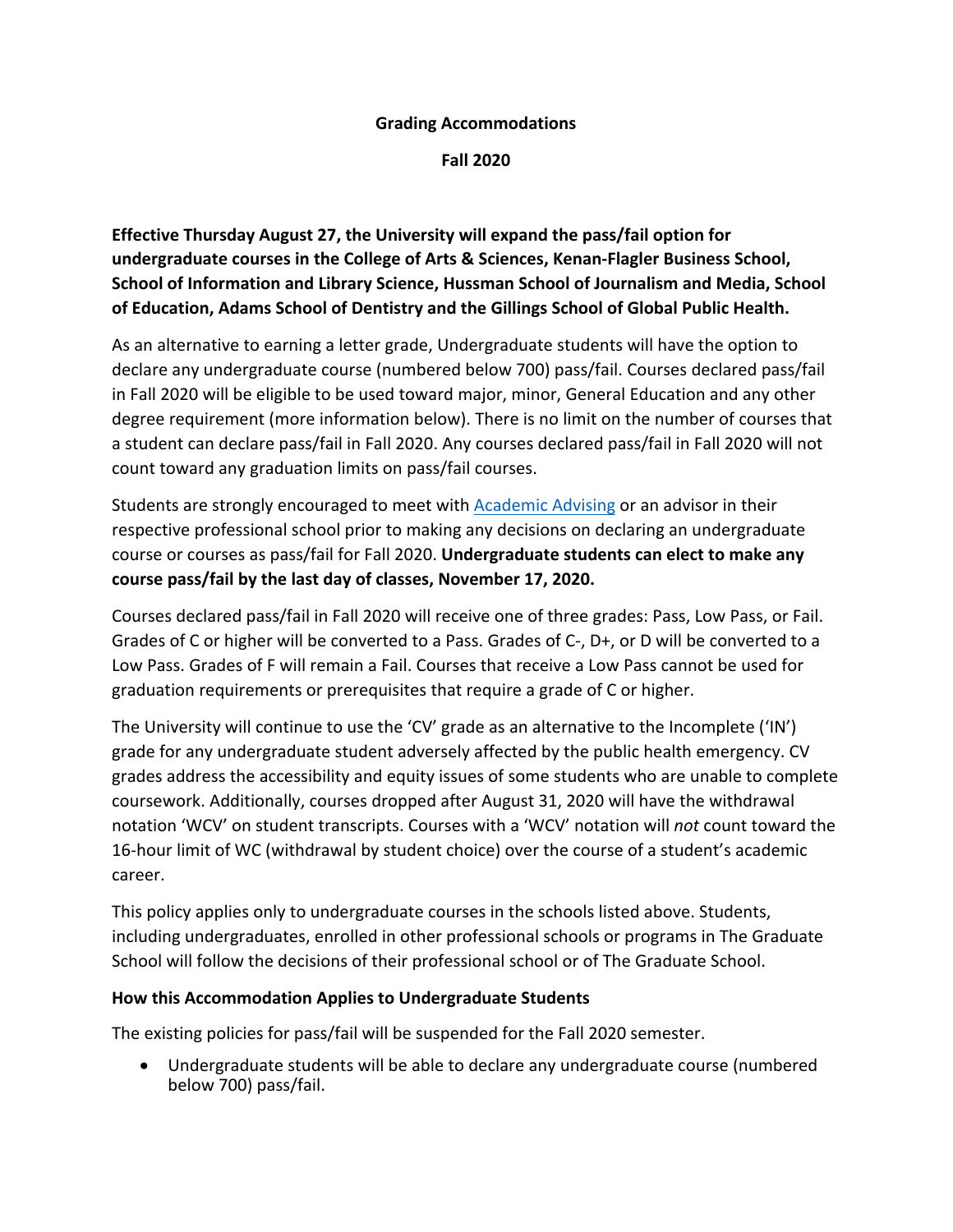- Courses declared pass/fail in Fall 2020 are eligible to be used toward major, minor, General Education and any other degree requirement.
- There is no limit on the number of Fall 2020 courses that a student can declare pass/fail.
- Any Fall 2020 courses declared pass/fail will not count toward any graduation limits on pass/fail courses.

Faculty will not know in advance if students have declared a course pass/fail.

- All courses will be graded as normal (letter grades)
- Consistent with the current criteria for students who opt for pass/fail grading, Faculty will not be aware of students who elect the pass/fail grading option when entering final grades.

Courses declared as pass/fail will receive one of three grades:

- Pass Courses completed with a grade of C or higher
	- o Fulfill all degree requirements (major, minor, prerequisite and GENED)
	- o Count as earned semester hours
	- o Do not factor into the GPA
- Low Pass Courses completed with a grade of C-, D+ or D
	- o Only fulfill degree requirements that do not require a C or better
		- Cannot be used for course prerequisites requiring a grade of C or higher
		- Cannot count towards the required number of C or higher hours for a major/minor
	- o Count as earned semester hours
	- o Do not factor into the GPA
- Fail Courses completed with a grade of F
	- o Do not count as earned semester hours
	- o Factor into the GPA as a graded F

The deadline to elect pass/fail is November 17, 2020.

• For the Fall 2020 semester, undergraduate **students can elect to place a course on pass/fail or remove a course from pass/fail no later than Tuesday, November 17, 2020** via the Office of the University Registrar's website.

## *'CV' Grade*

The University continues to use the 'CV' grade in Fall 2020. On March 23, 2020, the University created a new grade of 'CV' as an alternative to the Incomplete ('IN') grade. 'CV' grades address the accessibility and equity issues of some students who are adversely affected and/or unable to complete coursework due to the global public health emergency.

## **How this will apply:**

• A 'CV' grade will work similarly to an 'IN' grade for an individual student. As with an 'IN' grade, a student could pass the course; however, the student requires more time to complete particular assignments after the course has ended. Once work is complete, the grade will convert to a letter grade or pass/fail grade, depending upon the grading basis of the course.